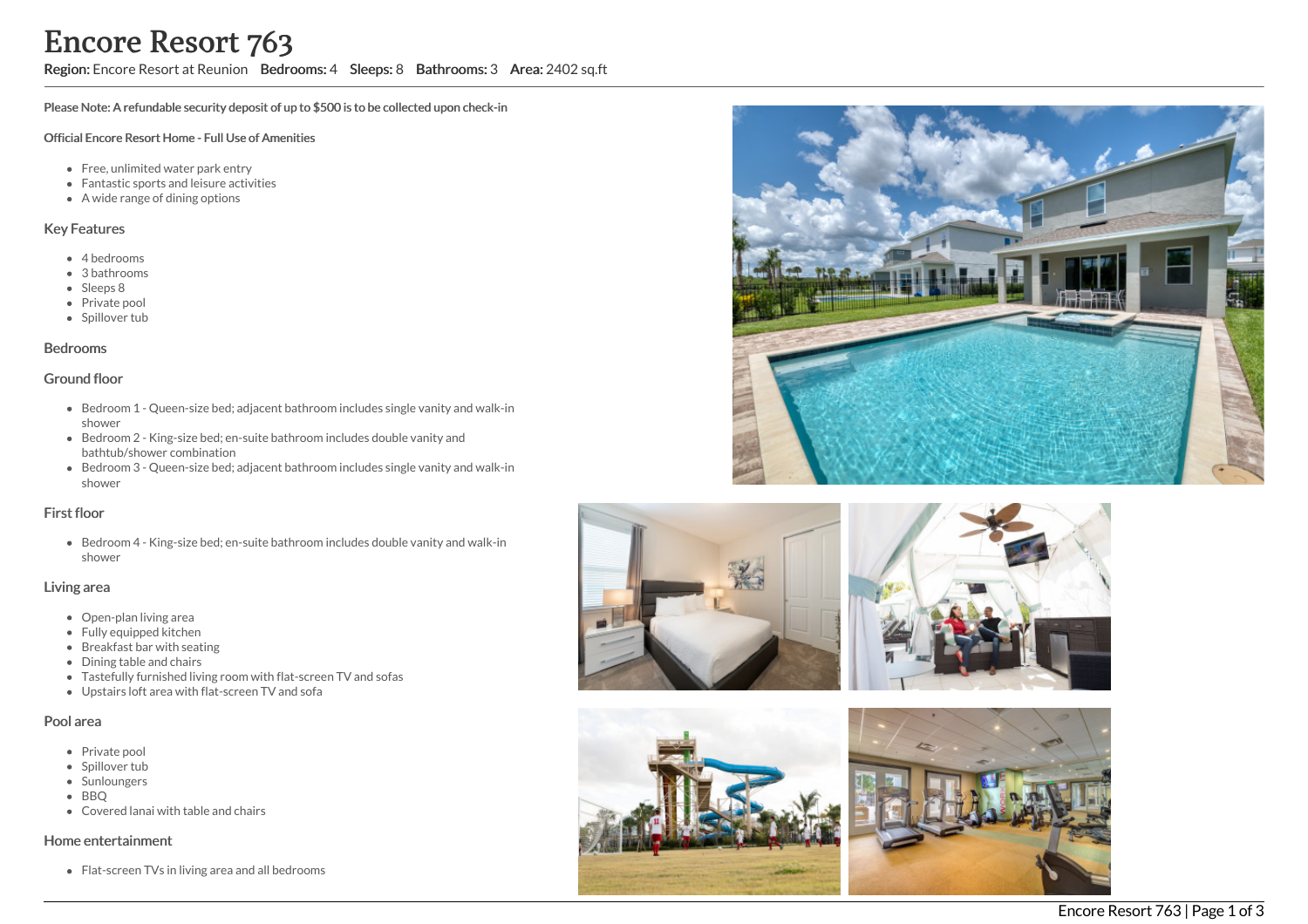## General

- Air conditioning throughout
- Complimentary wifi
- Bedding and towels included
- $\bullet$  Private parking
- Pet friendly home (additional charges apply)

## Laundry room

- Washer and dryer
- Iron and ironing board

# Children's equipment available for hire

- Crib
- Stroller
- High chair
- Pack and play

# Places of interest

- Golf courses 4 miles
- Supermarket 2 miles
- Shopping mall 4 miles
- Disney World 7 miles
- Seaworld 14 miles
- Universal Studios 20 miles
- Legoland 30 miles
- Airport 26 miles
- Beaches 75 miles